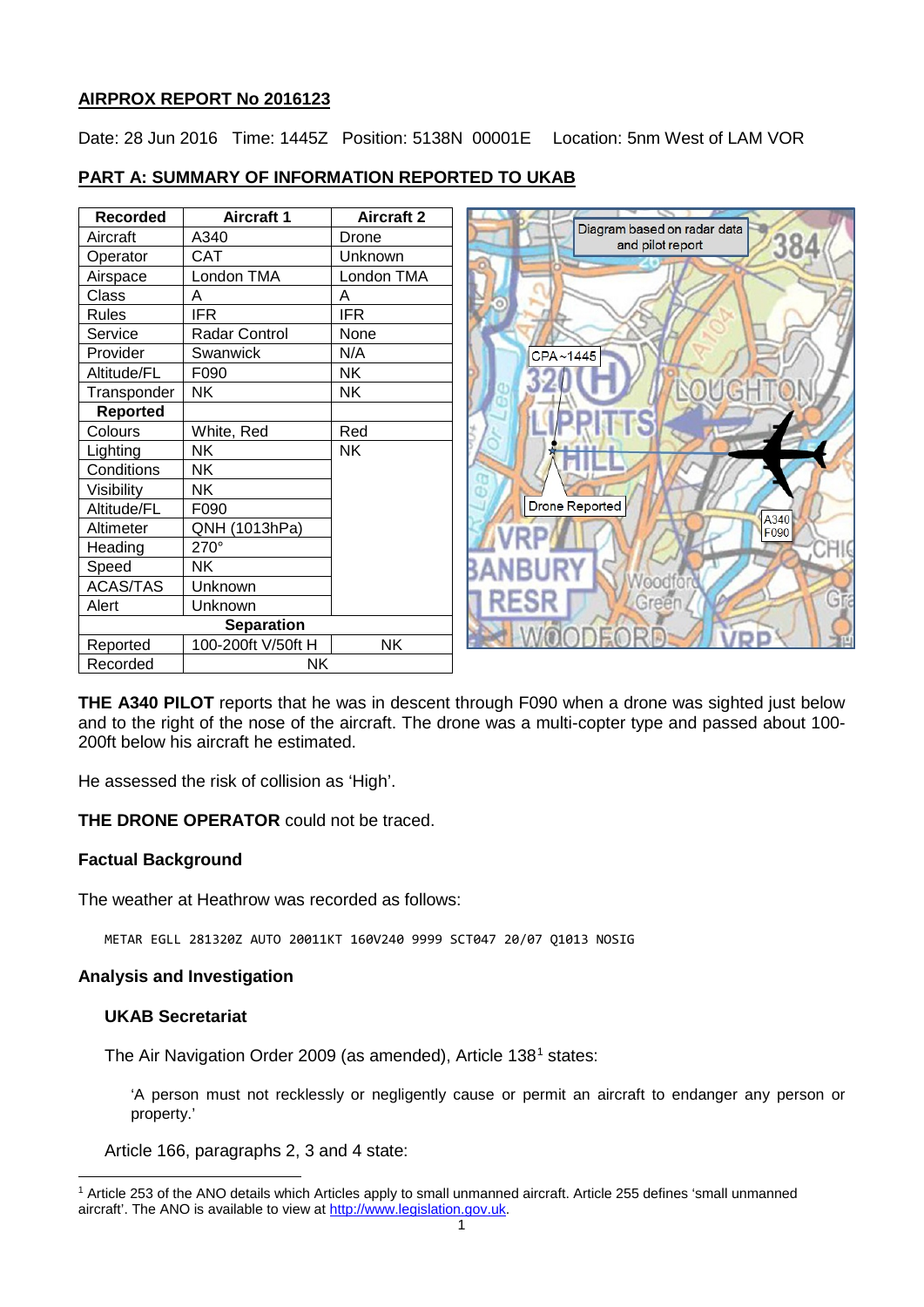'(2) The person in charge of a small unmanned aircraft may only fly the aircraft if reasonably satisfied that the flight can safely be made.

(3) The person in charge of a small unmanned aircraft must maintain direct, unaided visual contact with the aircraft sufficient to monitor its flight path in relation to other aircraft, persons, vehicles, vessels and structures for the purpose of avoiding collisions.'

(4) The person in charge of a small unmanned aircraft which has a mass of more than 7kg excluding its fuel but including any articles or equipment installed in or attached to the aircraft at the commencement of its flight, must not fly the aircraft

(a) in Class A, C, D or E airspace unless the permission of the appropriate air traffic control unit has been obtained;

(b) within an aerodrome traffic zone …; or

(c) at a height of more than 400 feet above the surface unless it is flying in airspace described in sub-paragraph (a) or (b) and in accordance with the requirements for that airspace.'

A CAA web site<sup>[2](#page-1-0)</sup> provides information and guidance associated with the operation of Unmanned Aircraft Systems (UASs) and Unmanned Aerial Vehicles (UAVs).

Additionally, the CAA has published a UAV Safety Notice<sup>[3](#page-1-1)</sup> which states the responsibilities for flying unmanned aircraft. This includes:

'You are responsible for avoiding collisions with other people or objects - including aircraft.

Do not fly your unmanned aircraft in any way that could endanger people or property.

It is illegal to fly your unmanned aircraft over a congested area (streets, towns and cities).

…, stay well clear of airports and airfields'.

## **Summary**

An Airprox was reported when an A340 and a drone flew into proximity at 1445 on Tuesday 28<sup>th</sup> June 2016. The A340 pilot was operating under IFR in VMC and in receipt of a Radar Control Service from Swanwick. The drone pilot could not be traced.

## **PART B: SUMMARY OF THE BOARD'S DISCUSSIONS**

Information available consisted of a report from the pilot of the A340, radar photographs/video recordings and a report from the air traffic controller involved.

There are no specific ANO regulations limiting the maximum height for the operation of drones that weigh 7kg or less other than if flown using FPV (with a maximum weight of 3.5kg) when 1000ft is the maximum height. Drones weighing between 7kg and 20kg are limited to 400ft unless in accordance with airspace requirements. Notwithstanding, there remains a requirement to maintain direct, unaided visual contact with the aircraft sufficient to monitor its flight path in relation to other aircraft, persons, vehicles, vessels and structures for the purpose of avoiding collisions. CAP 722 gives guidance that, within the UK, visual line of sight (VLOS) operations are normally accepted to mean a maximum distance of 500m [1640ft] horizontally and 400ft [122m] vertically from the Remote Pilot.

Neither are there any specific ANO regulations limiting the operation of drones in controlled airspace if they weigh 7kg or less other than if flown using FPV (with a maximum weight of 3.5kg) when they must not be flown in Class A, C, D or E, or in an ATZ during notified hours, without ATC permission. Drones weighing between 7kg and 20kg must not be flown in Class A, C, D or E, or in an ATZ during notified hours, without ATC permission. CAP722 gives guidance that operators of drones of any weight must avoid and give way to manned aircraft at all times in controlled Airspace or ATZ. CAP722 gives further guidance that, in practical terms, drones of any mass could present a particular hazard when operating near an aerodrome or other landing site due to the presence of manned

l

<span id="page-1-0"></span><sup>2</sup> www.caa.co.uk/uas

<span id="page-1-1"></span><sup>3</sup> CAP 1202